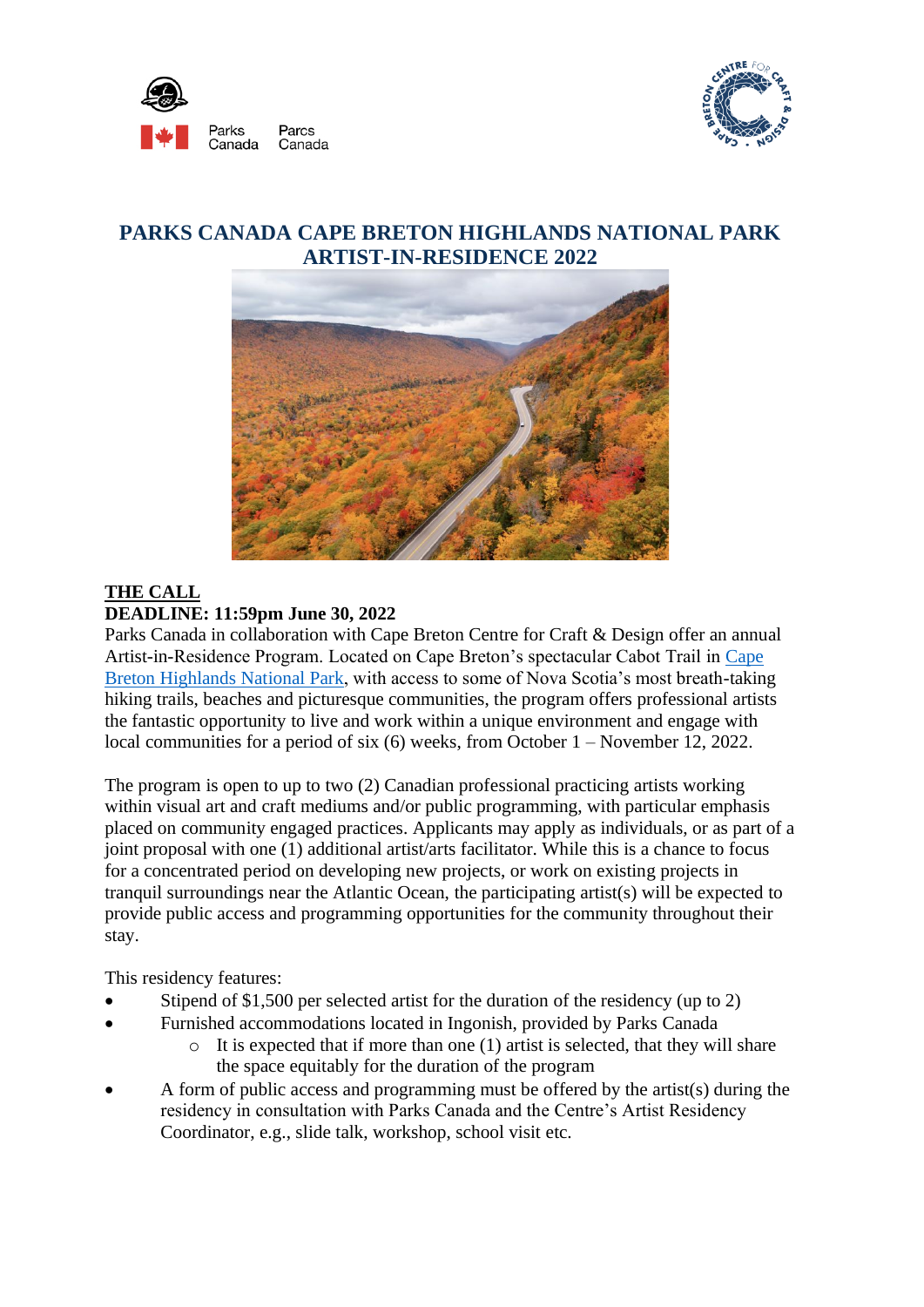



- o Connections with the local school board can be offered where youth programs are planned, however these will require Vulnerable Sector Screening prior to approval
- $\circ$  It is expected that the artist(s) will also host a community meet and greet or open studio within the first couple weeks of the residency, and a casual exhibition or open studio nearing the end of the residency
- Artists are responsible for their own transportation a vehicle is highly recommended
	- o Some equipment may be available (i.e., loom, easel) upon confirmation with coordinator

### **OVERVIEW**

For this residency, successful applicants will:

- Spend six (6) weeks (October  $1 -$  November 12, 2022), living and working in Ingonish, within Cape Breton Highlands National Park
- Provide some form of public access and programming for the community and park visitors in consultation with Parks Canada
	- o This will be confirmed and advertised during your stay and could take the form of a slide talk, workshop, school visit, etc.
- The artist in residence is expected to host a community meet and greet or open studio day within the first couple weeks of the residency and a casual exhibition or open studio day nearing the end of the residency

#### **ARTIST RESPONSIBILITIES**

In addition to the commitments above, successful applicants will:

- Arrange and pay for personal travel costs to and from Cape Breton Highlands National Park
- Be responsible for their own transportation
- Maintain the provincial and federal COVID-19 guidelines throughout the residency
- Be responsible for their own food, drink and other provisions
- Provide their own materials, and personal equipment
- Dedicate full-time hours to their artistic endeavors during their residency in Cape Breton Highlands National Park
- Keep a journal or sketchbook of their experience in Cape Breton Highlands National Park
	- o It is expected that parts of these journals will be shared at the open studio days and public presentations
- Be responsible for packing and transporting their works, if necessary, to and from Cape Breton Highlands National Park
- Present proof of COVID-19 vaccination when requested, and adhere to all Parks Canada protocols for the duration of the residency

#### Additionally:

Artists will dedicate full-time hours to their artistic endeavors while in Cape Breton Highlands National Park and are therefore considered program volunteers by Parks Canada.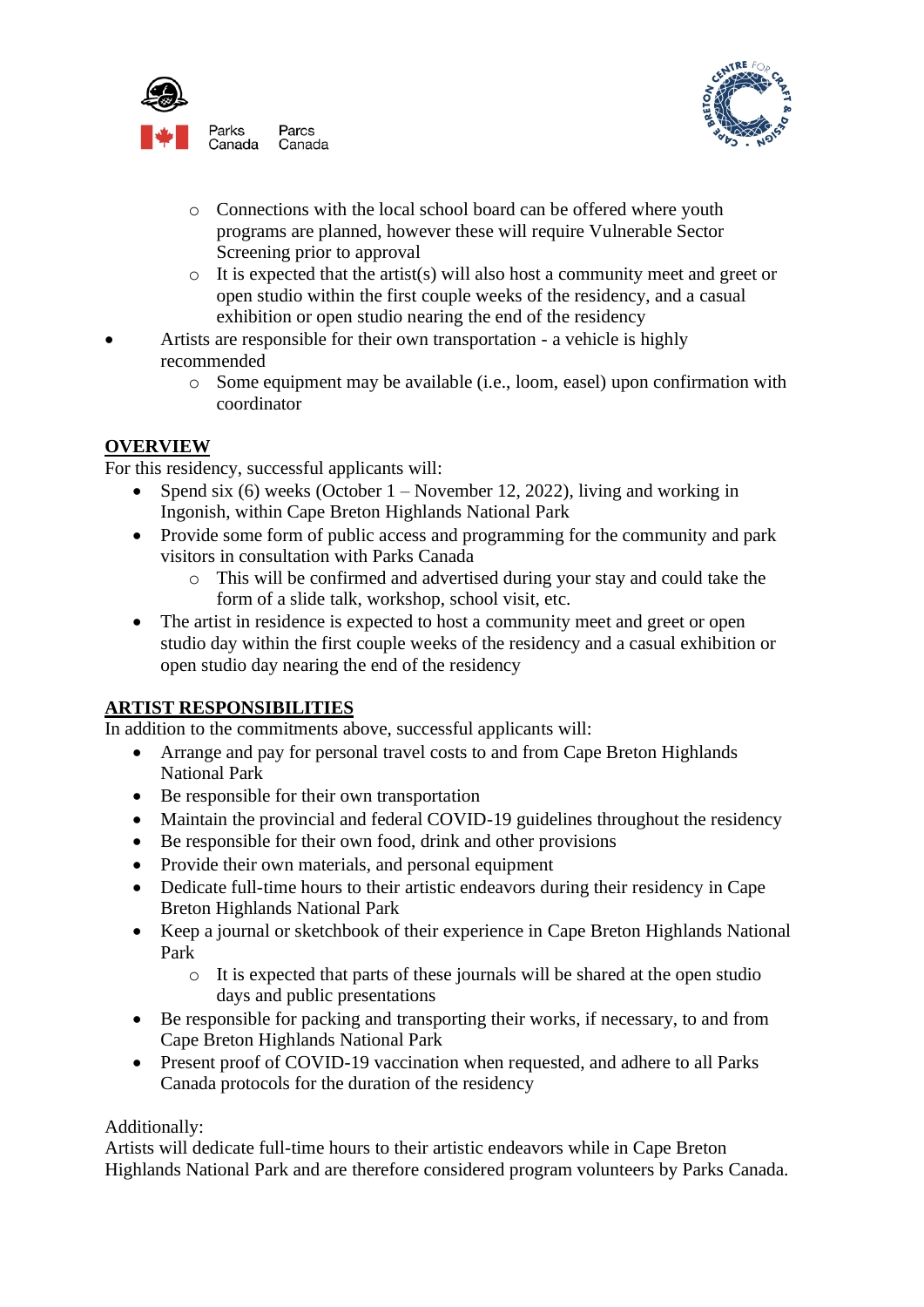



To ensure the safety of the artists, and the safety of others, successful applicants are required to fill out Parks Canada's volunteer forms, including a medical information form, present their proof of vaccination, and complete a volunteer agreement. Successful applicants will be also subject to all necessary security screening.

### **HOST RESPONSIBILITIES**

In Cape Breton Highlands National Park, Parks Canada will provide:

- Furnished accommodations in Ingonish in Cape Breton Highlands National Park
- Support and guidance for the artist
- A platform to reach a national audience

Cape Breton Centre for Craft & Design will provide:

- Assistance in creating and advertising community arts programing, including the administration of the project
- Support artists in terms of equipment, project delivery etc.

## **FAQs**

How do you define "professional artist"?

Cape Breton Highlands National Park Artist in Residence Program supports professional artists who:

- Have specialized training in their artistic field, either in an academic institution or from another artist recognized in their profession
- Are recognized by their peers working in the same discipline/field
- Have publicly presented their work by means of exhibitions, publications, performance, readings, screenings, or by any other means appropriate to the nature of their work
- Receive or have received compensation for their work, including but not limited to sales/commissions; artist fees; royalties and residuals; grants and awards
- Demonstrate continued commitment to the furthering of their artistic practice
- Have maintained an independent, professional practice for at least three years following the completion of specialized training in their field

How are selections made and when will I find out the results?

- Applications are reviewed by a jury of internal and external arts administrators, artists, educators, and by representatives of the partner organizations
- This program offers a residency once a year in the Fall season
- Selections will be made within six (6) weeks of the deadline
- Only the successful applicant will be contacted

#### **For more information, please visit:**

Cape Breton Highlands National Park [www.pc.gc.ca/capebreton](http://www.pc.gc.ca/capebreton) Cape Breton Centre for Craft & Design [www.capebretoncraft.com](http://www.capebretoncraft.com/) Cape Breton Island Tourism [www.cbisland.com](http://www.cbisland.com/)